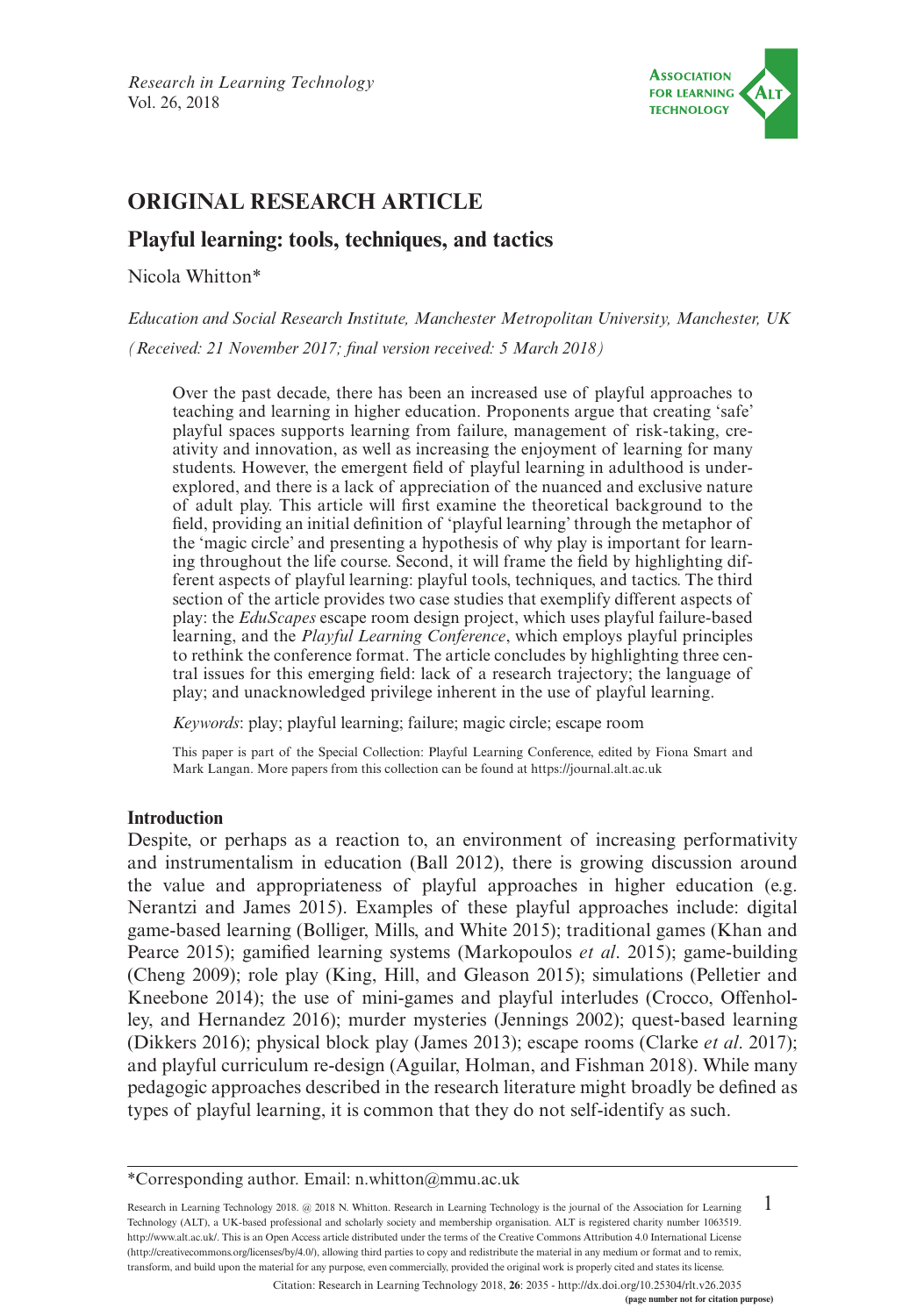# *N. Whitton*

Of these approaches, there is the broadest literature base in the use of digital games over the past 20 years, typically employed to enhance learner motivation (Boyle *et al*. 2016). However, digital games are often expensive, impractical and there is little robust evidence that they are more effective than traditional teaching in the long term or that they motivate adult learners (Whitton 2014). The engagement strategies used typically by educational games and gamification techniques focus on providing extrinsic rewards for measurable performance, which simply echoes the systems and structures of an increasingly metric-driven higher education sector in an increasingly quantified society (Nørgård, Toft-Nielsen, and Whitton 2016). In contrast to this and with the tightening of academic budgets over the past decade, there has been a renewed focus on traditional games in education, and a developing emergent field of practice and research in playful learning in higher education, highlighting a shifting focus from the use of games to a wider range of playful approaches. However, as an emerging field, playful learning in higher education lacks a robust foundation; there is a dearth of research evidence as to its applicability and effectiveness, and a lack of understanding of the underpinning mechanisms that support the hypothesised links between play and learning, creativity and innovation. Playful learning in higher education currently lacks a coherent definition, evidenced pedagogic rationale or framework of implementation approaches.

This article attempts to provide an initial analysis of the domain of playful learning, particularly in the context of adult learning, as a starting point for discussion in the field. In the following section, the metaphor of the 'magic circle' will be used to provide a definition of 'playful learning' in adulthood, and a pedagogic rationale will be suggested for its use in higher education. The article will then provide an overview of ways in which playful learning might be implemented, exploring the differences between playful tools, techniques and tactics. Two short case studies are included, which provide examples of different playful approaches: the *EduScapes* project, which uses escape room design as a pedagogic model, and the *Playful Learning Conference*, which is an attempt to rethink the conference format playfully. Finally, the article will conclude by considering some of the more problematic aspects of playful learning approaches and highlighting areas for future research.

# **The magic circle of play and learning**

Playful learning practice in higher education is emerging and growing (James and Brookfield 2014), but there is a lack of underpinning theoretical and definitional work on which to explore or analyse this practice. This section will explore the use of the metaphor of the 'magic circle' used extensively in the field of game studies, as a way of defining playful learning in the context of adults and highlighting its core characteristics that are pedagogically beneficial.

The term 'magic circle' was originally coined by Huizinga (1955) as an example of a space in which play happens, and later expanded by Salen and Zimmerman (2004) as a way of explaining how people construct relationships and realities during play. The concept of the magic circle as a metaphor is party to critical discussions in the game studies community (e.g. Consalvo 2009; Stenros 2014), and the metaphor is debated as physical or ideational space, but is still a useful tool for gaining insights into play and learning. When considering the 'magic circle' in the context of learning, it is important to be clear that it is conceived as a play space distinct from the real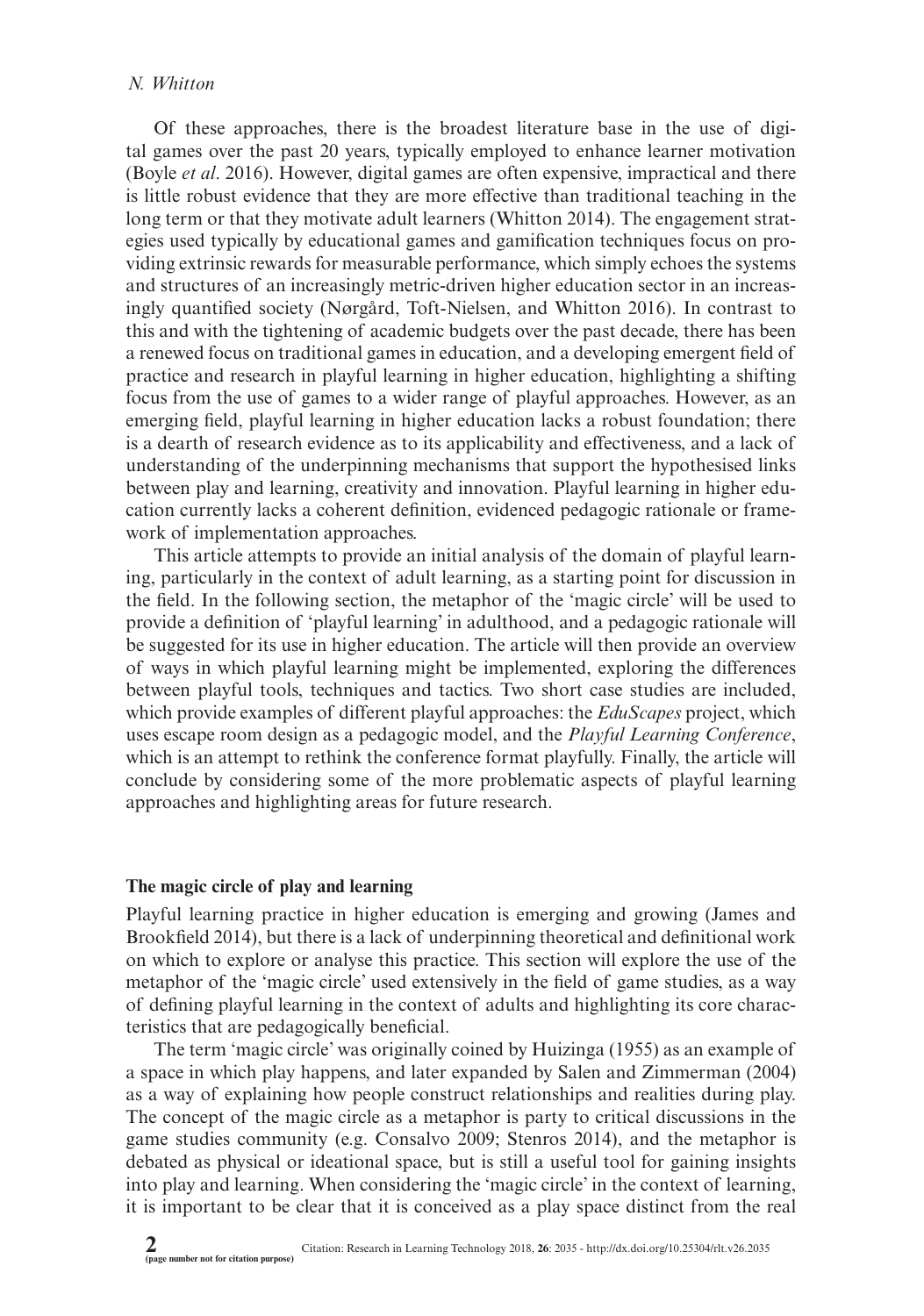word by a (physical, virtual, or imaginary) boundary that is mutually constructed by the players; it is not a concrete boundary but a 'fuzzy' and permeable framing of an action space.

The magic circle demarcates a space of safety, where the rules of the real world do not directly apply; where different norms and codes of practice emerge; and where new rules of behaviour, belief or interaction are possible. In education, however, it is important to recognise that the 'safety' of these play spaces is contested, and that the rules of the real world are never completely forgotten as existing power relationships and tensions permeate the boundaries of the magic circle (Consalvo 2009; Jones 1998). It is crucial to recognise that the use of games or playful activities will not in themselves create safe playful learning spaces; participants have to construct them over a period of time in which they can build trust and develop relationships with their fellow learners. Magic circles, in the context of learning, are not transient but are continually developing, transforming and enriching. Negative behaviours within the magic circle, such as spoil-sporting, sabotage or cheating, can not only break the circle but also undermine the trust and safety of the game space (Remmele and Whitton 2014). Underpinning the concept of playful learning is then the notion that it must necessarily not only take place within a 'magic circle' but also that the act of 'fair' play in itself perpetuates and strengthens the circle.

Key to this theoretical construction of the magic circle of playful learning, and extending previous definitions, is that it is a safe evolving conceptual space, constructed and recognised by the players, in which many of the rules of the real world can be transformed, but in which existing power relationships and interpersonal dynamics cannot be wholly ignored. Within this definition of the magic circle, there are three key characteristics that highlight the pedagogic rationale for using playful approaches to learning in higher education: the positive construction of failure; support for learners to immerse themselves in the spirit of play; and the development of intrinsic motivation to engage with learning activities.

The positive construction of failure and the creation of learning environments where students feel able to fail is perhaps the most important characteristic of playful learning in the magic circle. In the contemporary higher education context, learners are under increased pressure to perform, owing to the rising costs of education and the increased competitiveness of graduate outcomes. Many students work long hours in addition to their studies; time is at a premium and failure is seen as a wholly negative outcome. However, in the post-university world, failure is an inevitable consequence of trying to achieve things, being ambitious and taking risks; dealing with disappointment and building the resilience to learn from mistakes and persevere is a crucial life skill. As in the real world, failure in play, and games in particular, is inevitable and essential; games are designed such that for the player failure is always a possibility, often unavoidable. Without failure, a game becomes pointless (Juul 2013); there is no challenge in a task that is too easy or where success is guarenteed. The magic circle of playful learning provides a space in which participants have freedom to fail, where failure does not have serious consequences in the real world, and where it is embraced as a necessary – and positive – constituent of the playful learning process. This reconfiguring of failure as a constructive learning condition helps build resilience to failure (Holdsworth, Turner, and Scott-Young 2017) and fosters the ability for students to take measured risks (Atkinson 1957), in turn leading to a greater ability to innovate and a focus on the processes and challenges of learning rather than the measurable outcomes (Dweck 2010).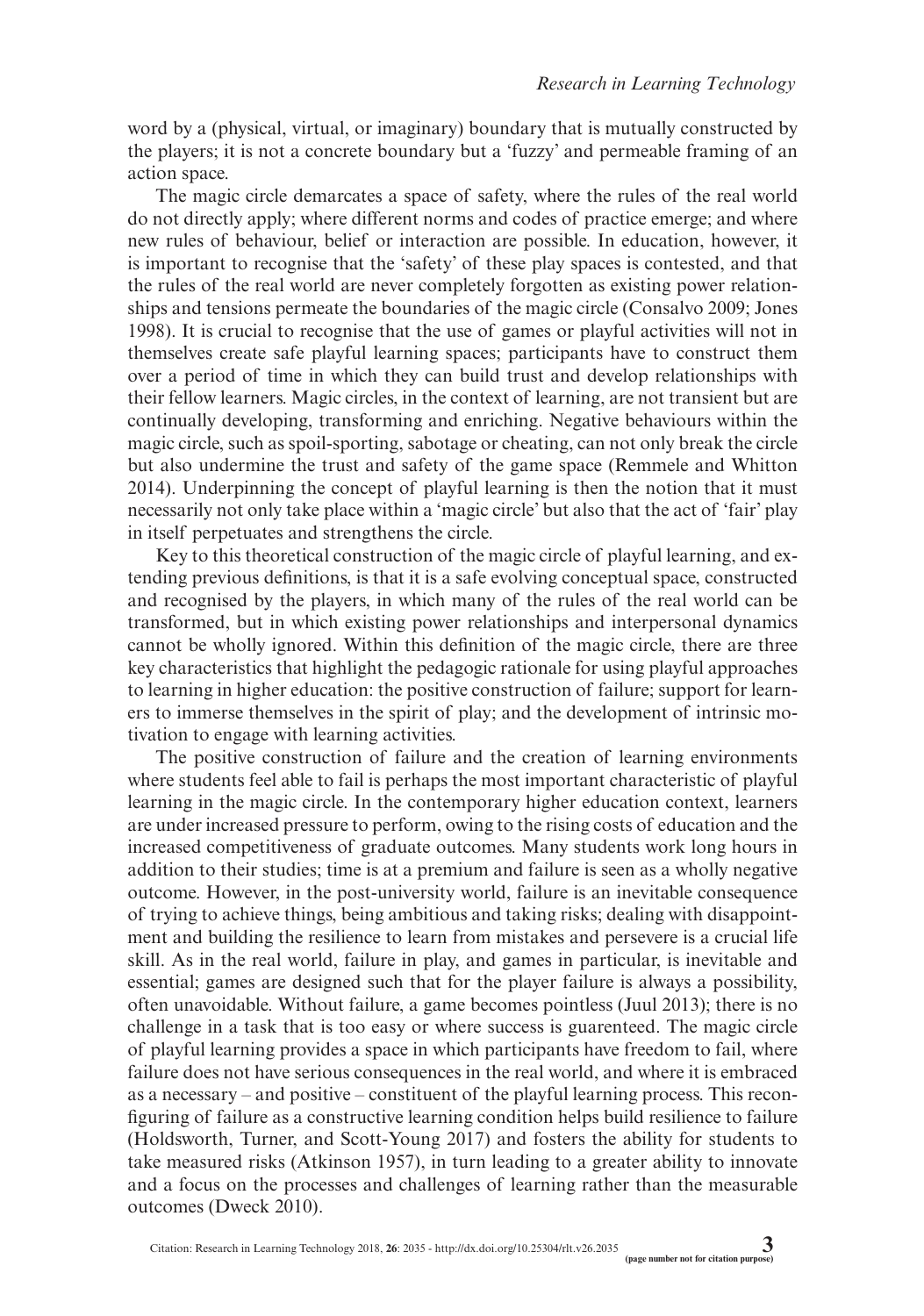# *N. Whitton*

A second characteristic of the magic circle is that it enables learners to suspend their disbelief and immerse themselves in the spirit of play, or adopt a 'lusory attitude' (Suits 1978). This is a willingness to accept, and act in accordance of, the rules and goals of the play within the magic circle, alongside an acceptance of the necessity of possible failure on the path to achieving those lusory goals. This ability to enter a world of make-believe and accept alternate rules and realities is crucial to setting free the imagination and considering the possibilities for what might be and the potentials for what should be. This process of fostering imagination and ideation through play can lead to greater creativity (Bateson 2014) and a virtuous circle of play, imagination and innovation. Encouraging a spirit of play among learners allows them to have space to imagine, explore and create in new, exciting and playful ways, guided only by the boundaries of the magic circle, and without fear of ridicule or failure.

Finally, activity within the magic circle is voluntary and intrinsically motivated; participants enter by choice and shape the rules, actions and boundaries of the play space itself. Participation is for its own sake and motivated by the internal benefits of play, rather than for any external rewards for participation. Intrinsically motivated engagement creates the capacity for personal exploration, experimentation and discovery, leading to learning that is personally meaningful. However, this construction of intrinsically motivated play is problematic in the context of formal education where learning may be valued more for its measurable outcomes rather than its inherent processes, and the collaborative processes at the heart of most play experiences present a challenge in relation to assessment systems. While recognising that the construction of learning in the magic circle as intrinsically motivated may be problematic, it is important to appreciate its importance in both learning and play activities.

The 'magic circle of playful learning' with the three characteristics described here (i.e. learning that is intrinsically motivated, entered into with a spirit of play, where failure is constructed as a positive outcome) is an ideal theoretical construct, which can only messily be applied in the real world of higher education. In practice, it is impossible to create spaces that are truly 'safe' for all learners; mediating failure will always be a challenge for many people; achieving a truly lusory attitude or intrinsic motivation is not possible for all participants all of the time. However, this construction of playful learning provides a lens to explore these approaches and enables ongoing conversations on their potential pedagogic benefits (and drawbacks).

# **Aspects of playful learning: technologies, tasks, techniques and tactics**

Playful learning in higher education is an emerging form of practice that includes many types of playful approach to teaching, learning, research and academic practice. An initial model for a signature pedagogy of playful learning in higher education (Nørgård, Toft-Nielsen, and Whitton 2017) has recently been published as a starting point for discussion. Signature pedagogies are a way of characterising teaching approaches within a specific discipline, or in a specific philosophical approach (Shulman 2005). They comprise three structures: the surface structure of operational acts; the deep structure of assumptions about the best ways to learn in the context; and the implicit structure of moral values that underpin the beliefs and attitudes of the field. In their analysis of the pedagogy of playful learning in higher education, Nørgård *et al*. (2017) highlight the relationship between the surface structures of playful learning and the mechanics of games, the deep structures and the activities of play, and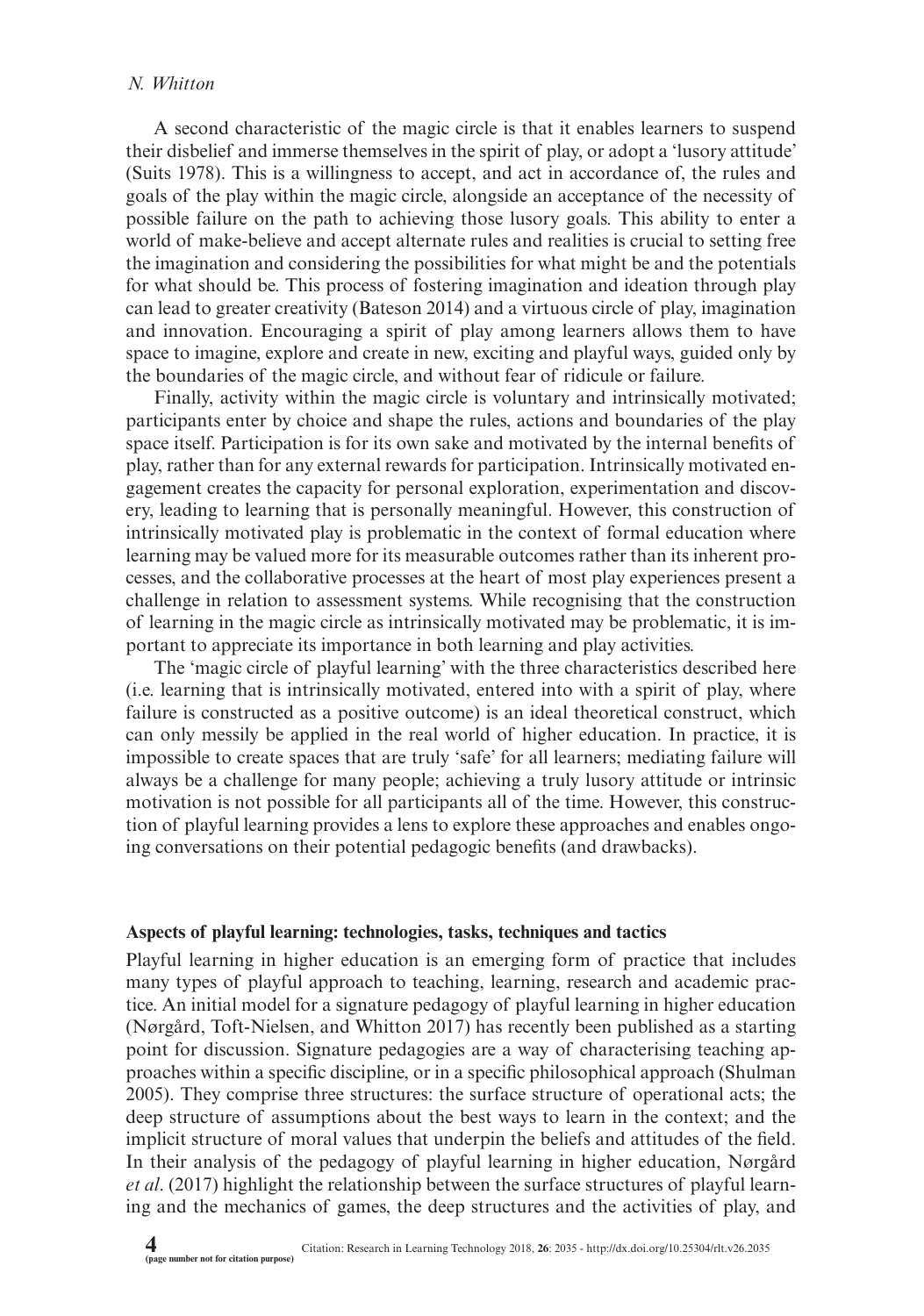the implicit structure and the philosophy of playfulness. As surface (game) structures they identify ease of getting started, explicit progression, appropriate and flexible levels of challenge, engaging game mechanics and physical or digital artefacts. Deep (play) structures highlighted are: active and physical engagement, collaboration with diverse others, imagining possibilities, and the use of novelty and surprise. Finally, the implicit (playful) structures they identify are a lusory attitude, democratic values and openness, an acceptance of risk-taking and failure, and intrinsic motivation. This model makes an ideological case that playful learning is about more than tools: in addition, it encompasses a philosophical mindset that incorporates beliefs about 'fair play', social justice and inclusivity. This signature pedagogy provides an overview of the potential structures and philosophy of playful learning, but it does not offer specific examples of different approaches to playful learning or suggest an approach to classifying different implementations of playful learning.

Drawing on field literature and empirical experience, there follows an initial analysis and approach to categorising pedagogic approaches that could broadly be classified as 'playful learning' in the context of adults, specifically in higher education. This analysis was carried out by first identifying different forms of practice that could be considered to be 'playful learning in the magic circle', in that they facilitate positive attitudes towards failure, embody a spirit of play and experimentation, and enhance intrinsic motivation. By examining these different forms, these playful approaches were then categorised into three distinct groups: playful tools, playful techniques and playful tactics (see Table 1 for definitions and examples).

*Playful tools* describe the playful objects, artefacts and technologies that signify the existence of a playful learning environment and can be used to encourage or develop playfulness. Technologies in this sense are not limited to digital artefacts but describe objects that are engineered to achieve a purpose, in this case the creation of play. While there are clearly many developments in digital gaming and simulations that could be considered to be playful learning, to limit the scope of playful technologies

| Playful learning | Description                                                                | Examples                                                                                |
|------------------|----------------------------------------------------------------------------|-----------------------------------------------------------------------------------------|
| Tools            | Objects, artefacts and technologies that<br>signify a playful environment. | Games<br><b>Toys</b><br><b>Simulations</b><br><b>Puzzles</b><br>Virtual environments    |
| Techniques       | Pedagogies and learning approaches that<br>facilitate play.                | Role play<br>Making<br>Performance<br>Problems<br>Quests                                |
| Tactics          | Mechanics and attributes that engender<br>playfulness.                     | Surprise<br>Humour<br>Chance<br>Competition<br>Storytelling<br>Mystery<br><b>Badges</b> |

Table 1. Playful learning tools, techniques, and tactics.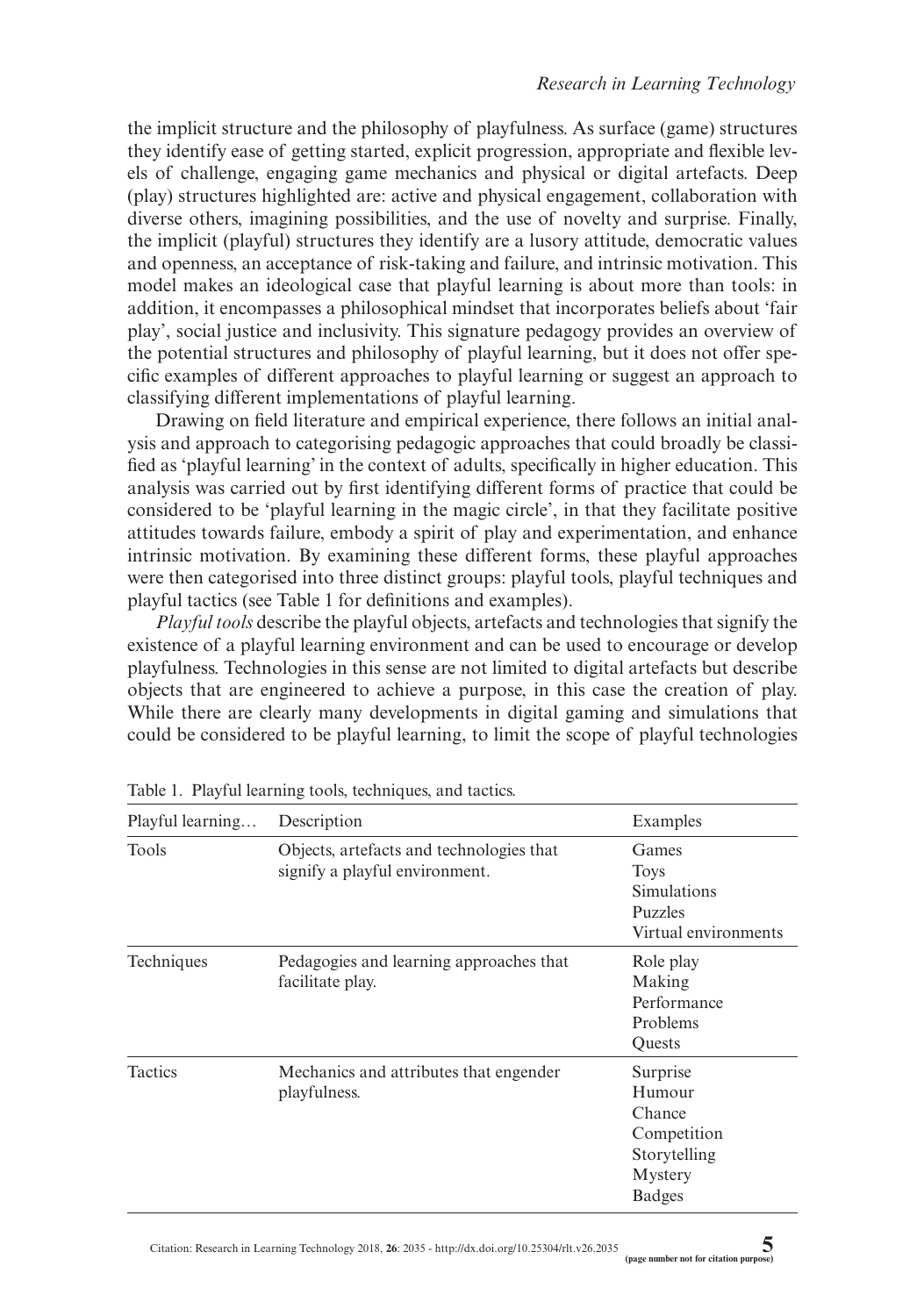to digital would be unnecessarily restrictive. As there is currently a resurgence in the use of traditional games and toys such as Lego in higher education, it is important to include them in a wider consideration of playful tools and technologies.

*Playful techniques* are teaching and learning approaches that naturally encapsulate elements of play or bring out playfulness in learners. These include techniques that involve make-believe or empathizing with another character, such as role play or storytelling, elements of public performance or aspects such as making, building or tinkering that involve playful experimentation and learning through mistake-making. They also include playful ways of framing challenges to support motivation, such as the use of problems or quests. These types of challenge create motivation for people to engage and stimulate curiosity and feelings of satisfaction on completion. This is exemplified by flow theory (Csikszentmihalyi 1992), which highlights the importance of the balance between skills and levels of challenge in any activity for creating the optimal experience– if skills are significantly higher than challenge then the task will boring, if challenge is higher than skills then it causes anxiety. Schell (2008) expands on this theory to describe how games have honed techniques of keeping players in a state of flow by repeating a cycle of starting easy (as an initial hook), gradually increasing difficulty before introducing an extremely hard 'boss level' that leads to great satisfaction when it is completed. These approaches can be used to rethink pedagogy and assessment in higher education.

*Playful tactics* are strategies, devices or characteristics that add playfulness into different contexts. They encapsulate playful ways of doing things, elements of playful design or ways of playfully reframing activities or contexts, for example, by adding elements of humour or silliness (such as throwing a beach ball around a lecture theatre to pick the next student to answer a question), adding chance (using a wheel of fortune to allocate points) or adding elements of novelty or surprise. Using game mechanics in learning contexts, for example, adding competitive aspects, collection of sets or badges, rewards and explicit visible progression, is another set of tactics for potentially adding playfulness to learning. It is important however to be cautious of confusing gamification (the use of game mechanics) with playful learning (a philosophy as well as practice) as the use of the mechanics will not automatically generate a magic circle of play. In some cases, such as the use of competition or leaderboards, these practices may actually have the opposite effect.

This framework aims to categorise the scope and range of playful learning approaches in higher education. It makes no judgement on the appropriateness or acceptability of any of these tools or approaches in any given context. Nor does it purport to be a comprehensive toolkit of approaches for practitioners. It is important to recognise that while playful learning encapsulates a range of elements, students have many motivations for engaging, and particular forms of playful learning may be more apt in certain contexts; many of these aspects have intrinsic cultural or gender biases, and it is important to recognise this.

#### **Playful learning in practice**

This section describes two short case studies that exemplify some of the ideas discussed earlier in this paper, particularly around the importance of failure in learning and the development of playful pedagogies that support this. Each case provides a short description of ways in which playful learning approaches have been employed, looking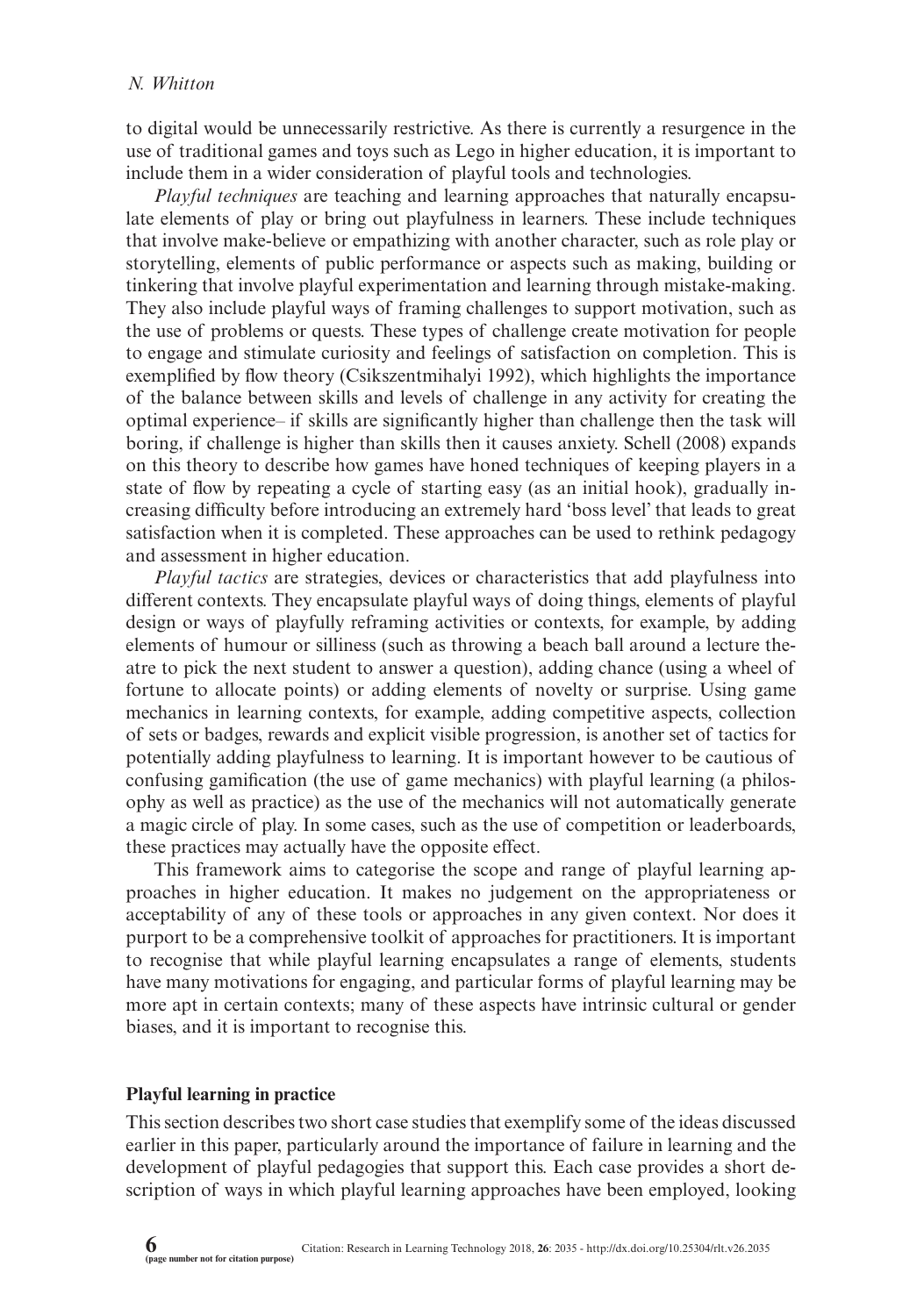in particular at the playful tools, techniques and tactics used. The first case describes *EduScapes*, an EU-funded project that aims to develop learning through escape room design; the second case looks at the emergence of the *Playful Learning Conference*, which aims to rethink how conferences are designed and structured using playful techniques as well as focusing on play as the key subject matter.

# *EduScapes: learning through escape room design*

Escape rooms are a relatively new entertainment form in which small groups of players work together over a set time (usually an hour) to find clues, solve puzzles and escape a real life locked room. They are usually based around a specific theme and have a narrative element. There is increasing interest in their pedagogic use (e.g. Clarke *et al*. 2017) as they provide a motivating and authentic collaborative context and puzzles can be designed to meet specific curriculum goals.

The *EduScapes* project goes a step further to provide a method of teaching teamwork skills, creative thinking and problem-solving in a playful environment that emphasises iterative design and learning through failure. Using this approach, small teams of three to five students work together to develop a 'professional-quality' escape room; during which they follow a process of design, creation and testing over a number of days or weeks. Students follow an iterative development process, with a focus on prototyping and feedback throughout. First, they play a commercial escape room and take part in a short course on escape room design. They then enter a phase of iterative testing and design of the puzzles, the narrative and the complete room. Finally, the room is showcased with a real audience at a live event.

*EduScapes* provides a playful pedagogic technique for creating meaningful playful learning experiences because the creation of escape rooms involves a rich challenge, bringing together creative, problem-solving and technical design skills in a safe space, where the outcome does not really matter (although the process may be assessed). Designing escape rooms is necessarily iterative, and it is impossible to create a perfect room at the first attempt; therefore, learning from failure is an inevitable part of the process. Only repeated testing of puzzles and their integration in practice will lead to a workable room. This creates a cycle of productive failure and continuous improvement. In addition, puzzles are used as playful tools, and elements of competition, storytelling, and mystery are employed as playful tactics. The project makes the assumptions that collaborative problem-solving and design supports teamwork, communication skills and creativity, while the playful and open-ended nature of the task, in a safe space where there are no correct answers, supports measured risk-taking, creativity and innovation. Work is ongoing to evaluate these hypotheses.

*EduScapes* has run successfully for 2 years in conjunction with Cheadle Hulme High School in Greater Manchester. Twelve Year 12 students (aged 17 or 18) took part as a two-week enrichment activity in 2016, and thirteen in 2017, this time over the course of a single week. Each time the students finished by running their final escape rooms for delegates at the Playful Learning Conference in Manchester. In both cases, the feedback from staff who played the game was phenomenally positive, and the students who took part were very deeply engaged in the experience throughout. In particular, feedback showed that testing the game on teachers and other school staff helped the learners build confidence by taking on the mantle of an expert, and facilitated the development of a collaborative co-learning environment.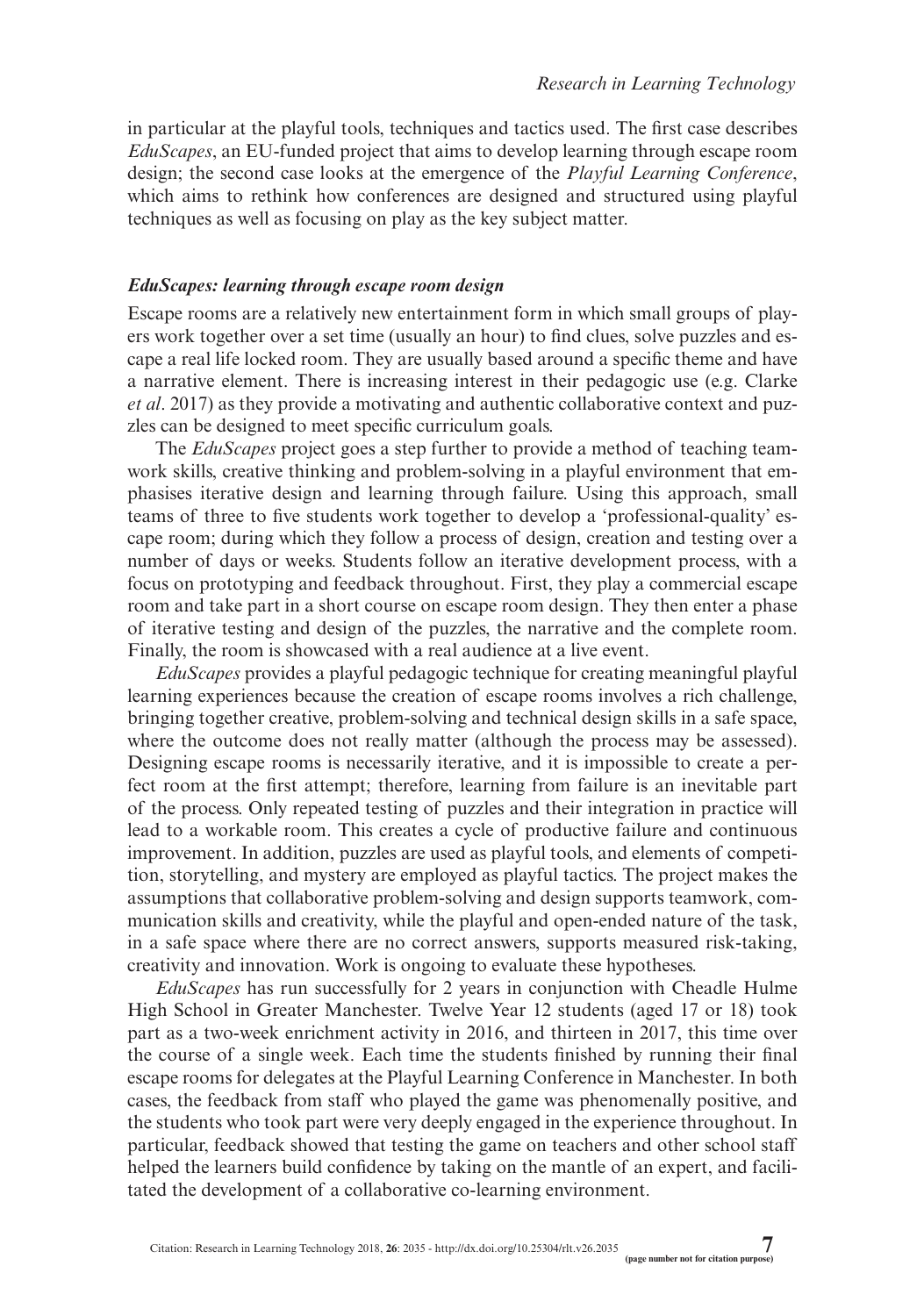#### *N. Whitton*

In 2018, the intention is to test the scalability of the design with 40 students over a 6-month period, which will also provide an opportunity to gather rich data on the experiences and attitudes of the students and what they have learnt from taking part. Details about the project and open resources produced can be found at <http://eduscapes.playthinklearn.net/>.

# *Playful Learning: rethinking the conference*

The first *Playful Learning Conference* took place in July 2016 and was conceived as a response to the traditional conference format where didactic presentations are still the norm. Whereas traditional conferences still largely run on a research paper presentation format of presentation and discussion, playful learning aims to be open about presentation formats, timings and approaches in order to encourage delegates to try new things in a supportive and collaborative environment. Playful Learning aspired to rethink all aspects of the conference from format to catering, with an underpinning ethos of taking risks and not being afraid to fail.

The *Playful Learning Conference* is based on the principle of questioning every part of the conference process to consider why things happen the way they do; in some cases, there are good practical reasons, but in others it is simply unquestioned custom. At the heart of its activities, the conference aims to do things differently and enable both organisers and delegates try new things and take novel approaches. To move away from the traditional presentation formats, delegates are encouraged to 'step out of their comfort zones' and any type of engagement is possible. Treasure hunts, neon badminton, secret storytelling, live karaoke and a lecture 'for cuddly toys only' have all featured. Sometimes, elements are unsettling, sometimes activities fail; because the conference takes risks, it is expected that not every approach will succeed every time, and failure is seen as an inevitable and positive part of the conference design.

This conference encourages the showcasing of playful tools, both digital and traditional, with sandpits and Play Doh alongside virtual reality and immersive video games, and delegates are encouraged to use a wide range of playful techniques and tactics throughout. Despite the driver of novel and innovative engagement, quality is still crucial for any conference to be seen as a legitimate and credible academic endeavour, more so in the case of playful learning, which fights the inherent stigma in its association with 'play'. Review processes are rigorous, robust and transparent but supportive at the same time; a mentoring scheme is in place to help novice researchers and presenters develop their good ideas. Each year, the conference team works with delegates to produce a journal special issue and support the development of ideas from conference presentation to journal paper.

The conference also encapsulates an explicit social justice agenda and aspires to be as fair, open and accessible to everyone as possible. It has explicit policies such as keeping delegate rates as low as possible, providing low-cost accommodation, making keynote benefits equitable and transparent and ensuring that women are fairly represented across the committee and in keynotes. Sustainability is also important, and in 2017 the conference catering was completely vegetarian, which spread the ethos of challenging yourself to the wider catering team, who stepped up to the challenge by producing some of the best conference food many of the delegates had ever tasted.

The Playful Learning Conference provides an excellent example of how thinking differently and thinking playfully can help to make little changes that can make a big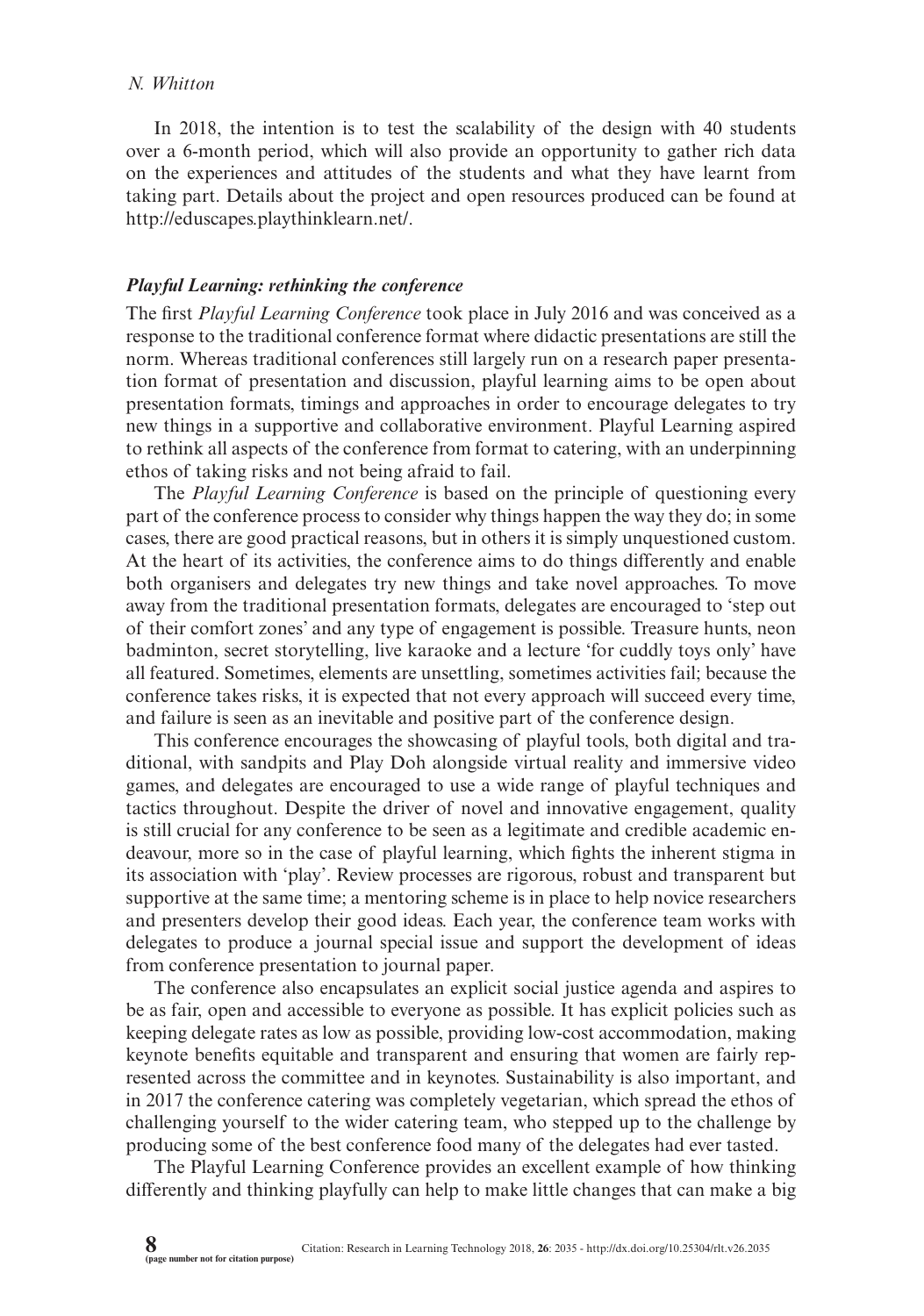difference. The conference provides an example of how quickly a meaningful community of shared purpose and understanding can be developed through attention to a holistic and inclusive delegate experience. For example, collecting delegate feedback at the end of any conference is notoriously difficult and response rates are typically low. By taking a playful approach to feedback by making the forms into paper aeroplanes and letting delegates fly them into a 'feedbasket' at the end of the conference, the conference team were able to achieve almost complete engagement in the feedback activity, enabling a typically disengaging activity to become a source of play in its own right.

# **Conclusions**

While playful learning in higher education has a range of theoretical benefits and sound pedagogic rationale, which have been presented in this paper, it is not unproblematic as an approach (although being a playful problem that pushes against current educational trends may not be a bad thing). Play in adult education may provide spaces for safe, exploratory and ideational learning, but only for some learners, under some circumstances. The nuances of context and individual experiences of play have not been fully explored. This final section will consider three of the key issues in the developing field of playful learning and highlight how they might shape a future research agenda in the area.

While there is a history of research study in the role and nature of play in childhood, play in adulthood is still underacknowledged as a separate field of study. The forms and mechanisms of play in childhood and adulthood may be broadly similar, but adult play is fundamentally different from children's play because of the assumptions and values that adults bring to its practice, the perceived acceptability of various forms of play and the ways in which players are judged by others. Play in adulthood is stigmatised, little understood and lacks a coherent body of research evidence (Guitard, Ferland, and Dutil 2005). While there are some pockets of excellent research in the field (e.g. Barnett 2007; Proyer 2013), researchers do not yet fully understand how, and why, adults choose to play in different ways, the full benefits of play, whether or not play is important for different aspects of adult life and whether it matters if individuals elect not to play. Without this necessary background in play in adulthood, study of playful learning in higher education becomes even more complex and difficult. Compounding this is the possibility that research into games and play tends to be carried out by researchers who are intrinsically playful, which may lead to biased assumptions and lack of appreciation of any negative unintended consequences of the approach.

Related to this is a need for a deeper understanding of the competing discourses of playful learning in higher education, and the assumptions that underpin them. While there is a gradual shift towards acceptance of playful learning approaches, the language of play is highly nuanced and often pejorative (see, for example, the exploration of the negative associations of the term 'gamer' in the UK media, Whitton and MacLure 2015). Associations with play as an activity that is childish, frivolous or inauthentic may limit the motivation for learners – particularly adult learners – to engage with playful learning. It is problematic that 'there is an ideological stance found in much of the literature on serious games and gamification that posits that games and play are somehow inferior unless they are useful' (Stenros 2015). Terms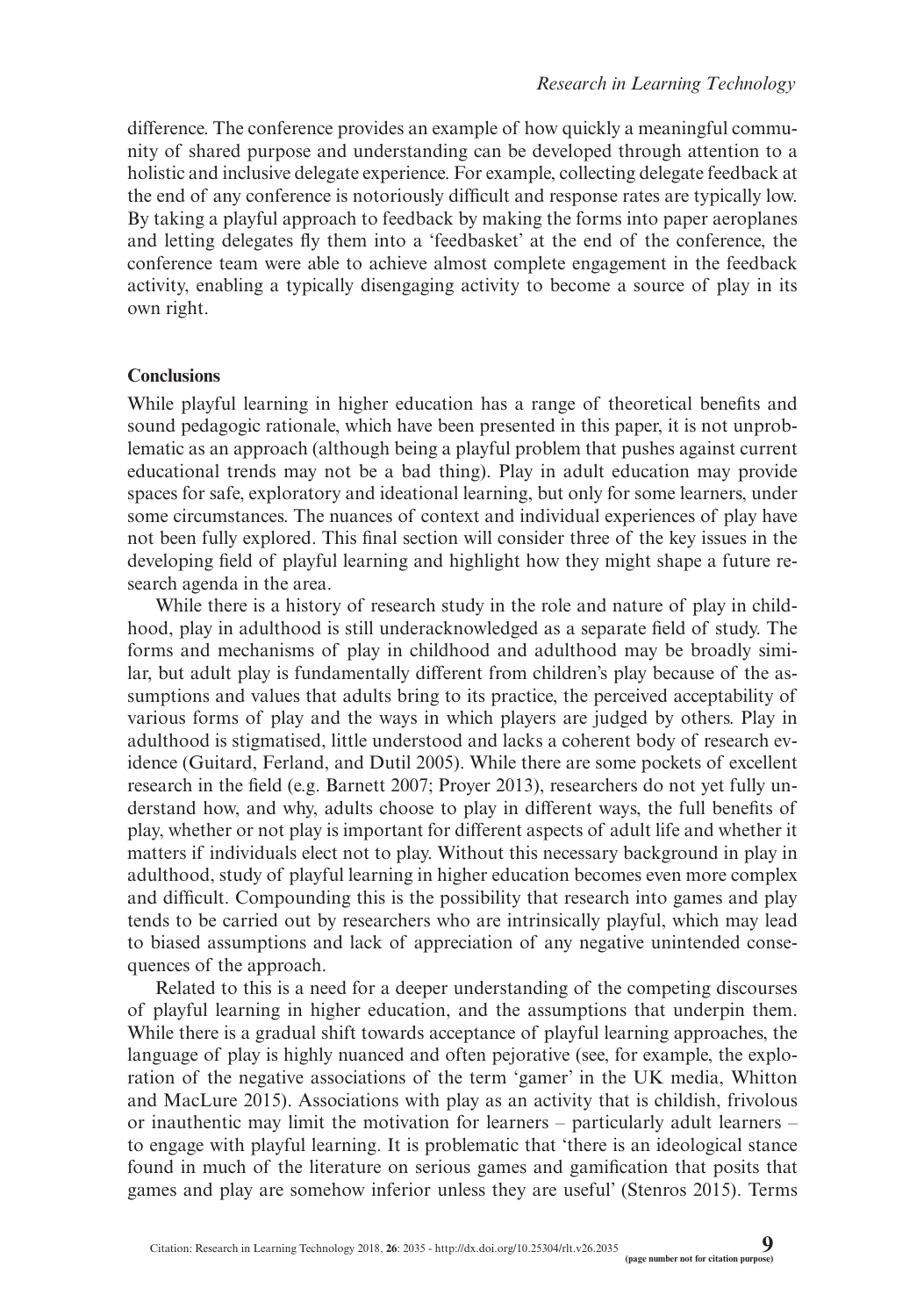such as 'serious play', 'hard fun', 'simulation game' and 'role play' are commonly used to mask or ameliorate the frivolous childishness of play rather than lauding it. Each term comes with its own baggage and sets of assumptions; it is important to make these assumptions visible, and confront them. There is a need to better understand the way in which language and terminology shapes the use, acceptability, inclusivity and accessibility of play in higher education, the ways in which playful learning is discussed and the structures of power that are implicit within these discourses. How people talk about play in tertiary education is one of the key factors that influence engagement and acceptability for students, academics, parents and the public.

Finally, and perhaps of most concern, is the lack of recognition that play, and play in higher education, is an exclusive and privileged practice. Play is a powerful force to inform, engage and influence attitudes and behaviours, and it is increasingly embedded within the fabric of society, as playful approaches are used to engage adults in the media, workplaces, social networks and interactive technologies. However, it is crucial to appreciate that play is not equally accessible to all. Play is a privilege for those with the time, inclination, appreciation, confidence, social capital and ability to engage. There is a lack of critical research, taking into account the power structures and nuanced natures of privilege inherent in adult play. This includes an awareness of the exclusive nature of play; the social, cultural (Bourdieu 1985) and gaming (Walsh and Apperley 2012) capitals required for adults to engage; and the acceptability of play and games within learning and life contexts for those from different backgrounds, with different abilities and from societies with different social and cultural norms. Play has the potential to be a powerful tool for supporting learning and making the world a better place, but it is crucial to recognise the implicit power structures and exclusivity of play, and work hard to make playful learning something that is an option for all.

#### **Acknowledgements**

In the spirit of playfulness, I wrote the first draft of this paper live and openly online. Thanks to everyone who tweeted, reviewed the document or added their comments. Particular thanks go to James Charnock, Rachel Forsyth, Jakob Gowell, Paul Hollins, John Kirriemuir, Donna Lanclos, Luca Morini and Lawrie Phipps.

#### **References**

- Aguilar, S. J., Holman, C. & Fishman, B. J. (2018) 'Game-inspired design: empirical evidence in support of gameful learning environments', *Games and Culture*, vol. 13, no. 1, pp. 44–70.
- Atkinson, J. W. (1957) 'Motivational determinants of risk-taking behavior', *Psychological Review*, vol. 64, Part 1, no. 6, pp. 359–372.
- Ball, S. J. (2012) 'Performativity, commodification and commitment: an I-spy guide to the neoliberal university', *British Journal of Educational Studies*, vol. 60, pp. 17–28.
- Barnett, L.A. (2007) 'The nature of playfulness in young adults', *Personality and Individual Differences*, vol. 43, pp. 949–958.
- Bateson, P. (2014) 'Play, playfulness, creativity and innovation', *Animal Behavior and Cognition*, vol. 2, no. 2, p. 99.
- Bolliger, D. U., Mills, D. & White, J. (2015) 'Japanese students' perceptions of digital game use for English-language learning in higher education', *Journal of Educational Computing Research*, vol. 53, no. 3, pp. 384–408.
- Bourdieu, P., (1985) 'The forms of capital', In Richardson (Ed) *Handbook of Theory and Research for the Sociology of Education*, pp. 241–258.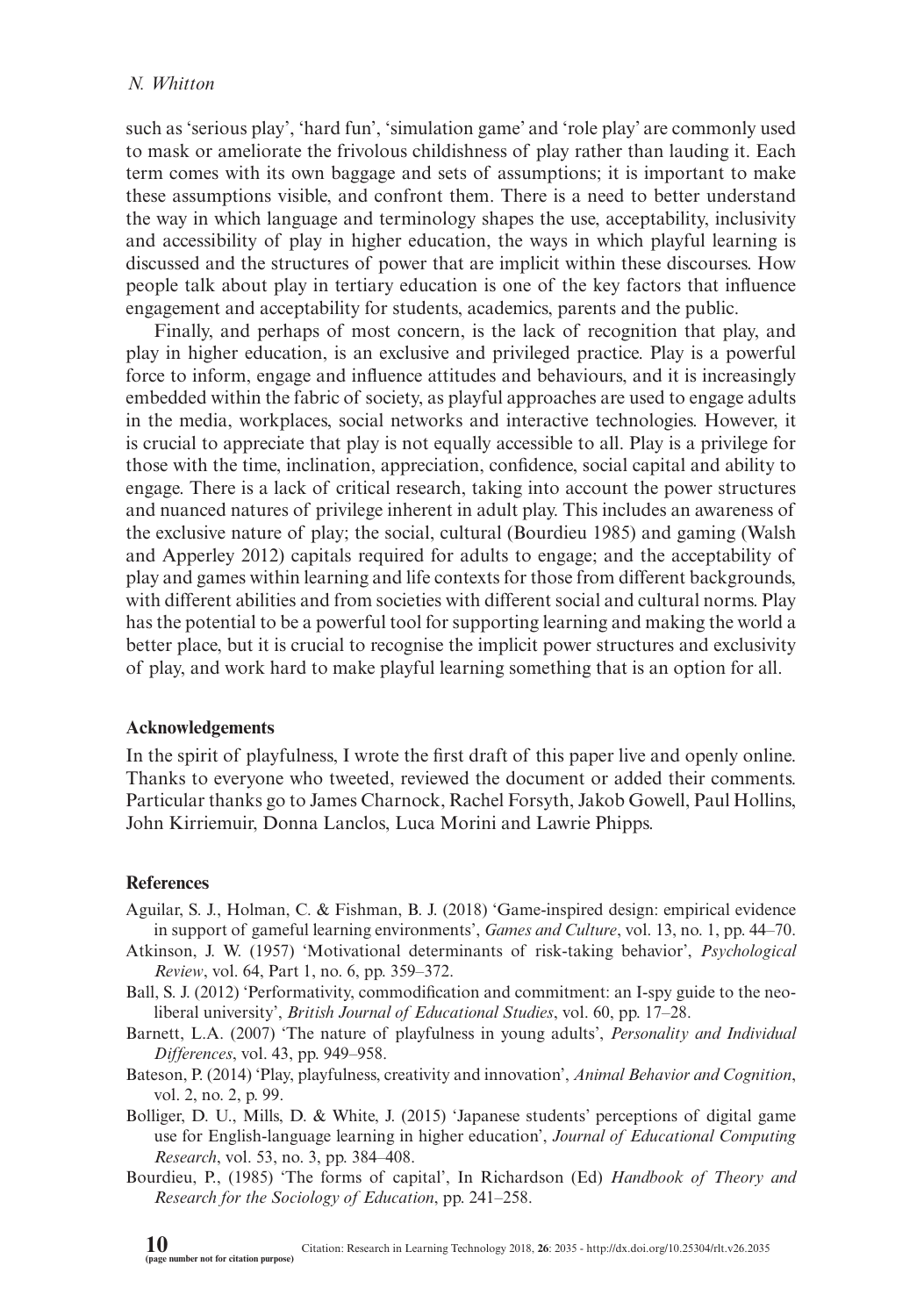- Boyle, E.A., *et al.*, (2016) 'An update to the systematic literature review of empirical evidence of the impacts and outcomes of computer games and serious games', *Computers and Education*, vol. 94, pp. 178–192.
- Cheng, G. (2009) 'Using game making pedagogy to facilitate student learning of interactive multimedia', *Australasian Journal of Educational Technology*, vol. 25, no. 2, pp. 204–220.
- Clarke, S., *et al.*, (2017) 'escapED: a framework for creating educational escape rooms and Interactive Games For Higher/Further Education', *International Journal of Serious Games*, vol. 4, no. 3, pp. 73–86.
- Consalvo, M. (2009) 'There is no magic circle', *Games and Culture*, vol. 4, no. 4, pp. 408–417.
- Crocco, F., Offenholley, K. & Hernandez, C. (2016) 'A proof-of-concept study of game-based learning in higher education', *Simulation and Gaming*, vol. 47, no. 4, pp. 403–422.
- Csikszentmihalyi, M. (1992) *Flow: The Classic Work on How to Achieve Happiness*, Random House, London.
- Dikkers, S. M. (2016) 'Questing as learning: iterative course design using game inspired elements', *On the Horizon*, vol. 24, no. 1, pp. 55–70.
- Dweck, C.S. (2010) 'Even geniuses work hard', *Educational Leadership*, vol. 68, no. 1, pp. 16–20.
- Guitard, P., Ferland, F. & Dutil, É. (2005) 'Toward a better understanding of playfulness in adults', *The Occupational Therapy Journal of Research (OTJR): Occupation, Participation and Health*, vol. 25, no. 1, pp. 9–22.
- Holdsworth, S., Turner, M. & Scott-Young, C. M. (2017) ' … Not drowning, waving. Resilience and university: a student perspective', *Studies in Higher Education*, pp. 1–17.
- Huizinga, J. (1955) *Homo Ludens: A Study of the Play Element in Culture*, Beacon Press, Boston, MA.
- James, A. (2013) 'Lego serious play: a three-dimensional approach to learning development', *Journal of Learning Development in Higher Education*, vol. 6, no. 6, p. 18.
- James, A. & Brookfield, S. (2014) *Engaging Imagination : Helping Students Become Creative and Reflective Thinkers*, Jossey Bass, San Francisco, CA.
- Jennings, A.S. (2002) 'Creating an interactive science murder mystery game: the optimal experience of flow', *IEEE Transactions on Professional Communication*, vol. 45, no. 4, pp. 297–301.
- Jones, K. (1998) 'Hidden damage to facilitators and participants', *Simulation & Gaming*, vol. 29, no. 2, pp. 165–172.
- Juul, J. (2013) *The Art of Failure: An Essay on the Pain of Playing Video Games*, MIT Press, Cambridge, MA.
- Khan, A. & Pearce, G. (2015) 'A study into the effects of a board game on flow in undergraduate business students', *International Journal of Management Education*, vol. 13, no. 3, pp. 193–201.
- King, J., Hill, K. & Gleason, A. (2015) 'All the world's a stage: evaluating psychiatry role-play based learning for medical students', *Australasian Psychiatry : Bulletin of Royal Australian and New Zealand College of Psychiatrists*, vol. 23, no. 1, pp. 76–79.
- Markopoulos, A.P., *et al.*, (2015) 'Gamification in engineering education and professional training', *International Journal of Mechanical Engineering Education*, vol. 43, no. 2, pp. 118–131.
- Nerantzi, C. & James, A. (eds) (2015) *Exploring Play in Higher Education*, Creative Academic Magazine Special Issue, [www.creativeacademic.uk.](http://www.creativeacademic.uk)
- Nørgård, R., Toft-Nielsen, C. & Whitton, N. (2016) Playful teaching between freedom and control: exploring the magic circle in higher education. SRHE Annual Research Conference, Newport, 7–9 December.
- Nørgård, R., Toft-Nielsen, C. & Whitton, N. (2017) Playful learning in adulthood: exploring the Magic Circle in Higher Education. *International Journal of Play*, vol. 3, 272–282.
- Pelletier, C. & Kneebone, R. (2014) 'Playful simulations rather than serious games: medical simulation as a cultural practice', *Games and Culture*, vol. 11, no. 1, pp. 265–389.
- Proyer, R.T. (2013) 'The well-being of playful adults: adult playfulness, subjective well-being, physical well-being, and the pursuit of enjoyable activities', *The European Journal of Humour Research*, vol. 1, no. 1, pp. 84–98.